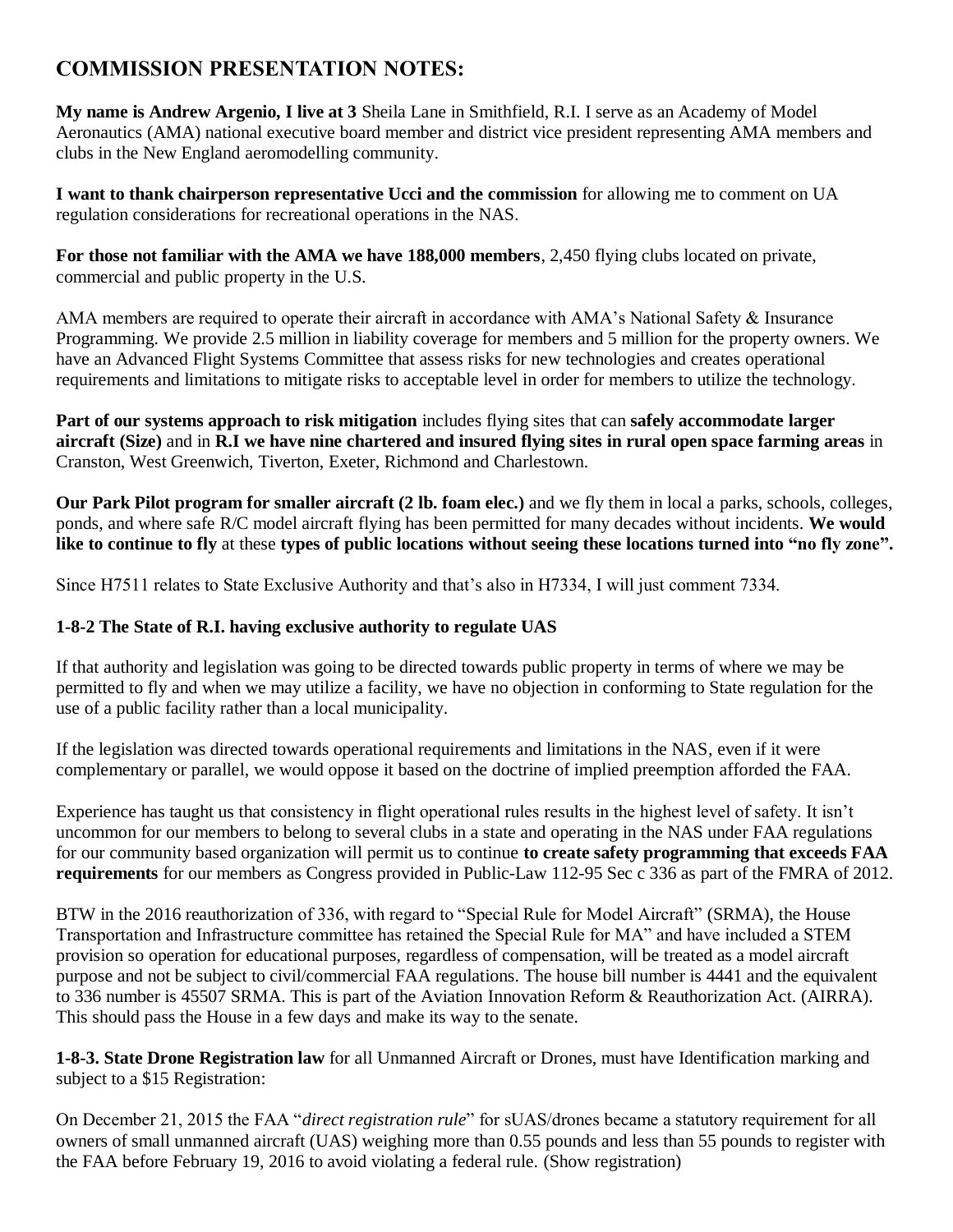The FAA fact sheet states that *"No state or local UAS registration law may relieve a UAS owner or operator from complying with the Federal UAS registration requirements. Because Federal registration is the exclusive means for registering UAS for purposes of operating an aircraft in navigable airspace, and no state or local government may impose an additional registration requirement on the operation of UAS in navigable airspace without first obtaining FAA approval."* 

AMA would oppose state registration as written in section 1.83 on the bases that all AMA members have complied with the FAA Federal Registration Law for all unmanned aircraft. Federal law require payment of a \$5 fee periodically and a model aircraft identification marking. Most members have numerous model aircraft and an additional \$15 fee per aircraft is overly burdensome and expensive and quite unlikely to be complied with.

**1-8-4. State Areas of prohibited sUAS/Drone Operation. –** 5 mi. from T.F. Green, Quonset Point airports & Military Installation, 2 miles from other State airports, medi-vac heli emergency land zones, schools, colleges or universities:

AMA opposes 1-8-4 based on FAA preemption.

**FAA Opposition to State Laws banning sUAS/drone operation near airports and other landmarks -** The FAA Fact Sheet for State & Local Regulations document provides a list of **state/city laws for which consultation with the FAA is advised.** This includes "*ordinances banning anyone from operating sUAS/drones within city limits, within the airspace of the city, or within certain distances of landmarks. Federal courts strictly scrutinize state and local regulation of overflight."* See "Skysign International, Inc. v. City and County of Honolulu, 276 F.3d 1109, 1117 (9th Cir. 2002."

**Congresses Opposition to State Laws prohibiting AMA members from operating sUAS/drones near airports** *-* Public Law 112-95 Sec. (c) 336 allows AMA pilots to operate sUAS/drones within 5 miles of airports when the operator of the aircraft provides the airport authority or air the traffic control tower with prior notice of the operation. AMA members flying from a permanent location within 5 miles of an airport establish a mutually-agreed upon operating procedure with the airport authority. If the airport authority informs AMA pilots that conditions for operation are not permitted at the time, AMA flight operations are immediately curtailed.

**AMA Opposition to State Laws that prohibited AMA members from operating sUAS/drones near airports -** In the United States, several hundred AMA clubs have a long history of operating safely on or within 2 to 5 miles of airports without incidents. They enjoy this privilege because the clubs and their members are recognized as worthwhile tenants providing a watchful eye, protecting and maintaining the site areas they occupy. Airport managers and security personal have frequently informed the AMA that the presence of AMA clubs in the vicinity of their airports deters those who would operate model aircraft carelessly or unlawfully near their airports.

### **Rather than prohibiting operations at any public locations AMA recommends that the state identifies sensitive locations, requires permission for consideration to operate at those locations and determines whether permission will be granted to an applicant or club on a case by case bases.**

### **AMA Opposition to State Laws that prohibited AMA members from operating sUAS/drones near public buildings, schools, colleges and universities -**

AMA members have operated model aircraft at events and to train and educate others to be safe and responsible pilots within 0.5 miles of public buildings, schools and colleges for years without incident. AMA members for over 28 years participated in the URI Balloon Festival performing UAS/model aircraft airshows without incident.

### **Rhode Island Schools Opposition to State Laws prohibiting operation of unmanned aircraft near schools, colleges and universities. -**

UAS educational courses offered at Rhode Island schools, colleges and universities including the *University of Rhode Island and Cranston Area Career & Technical Center*, would be unable to continue student flight training, testing and research on their campus facility grounds. Engineering students at URI for the second year in a row, won